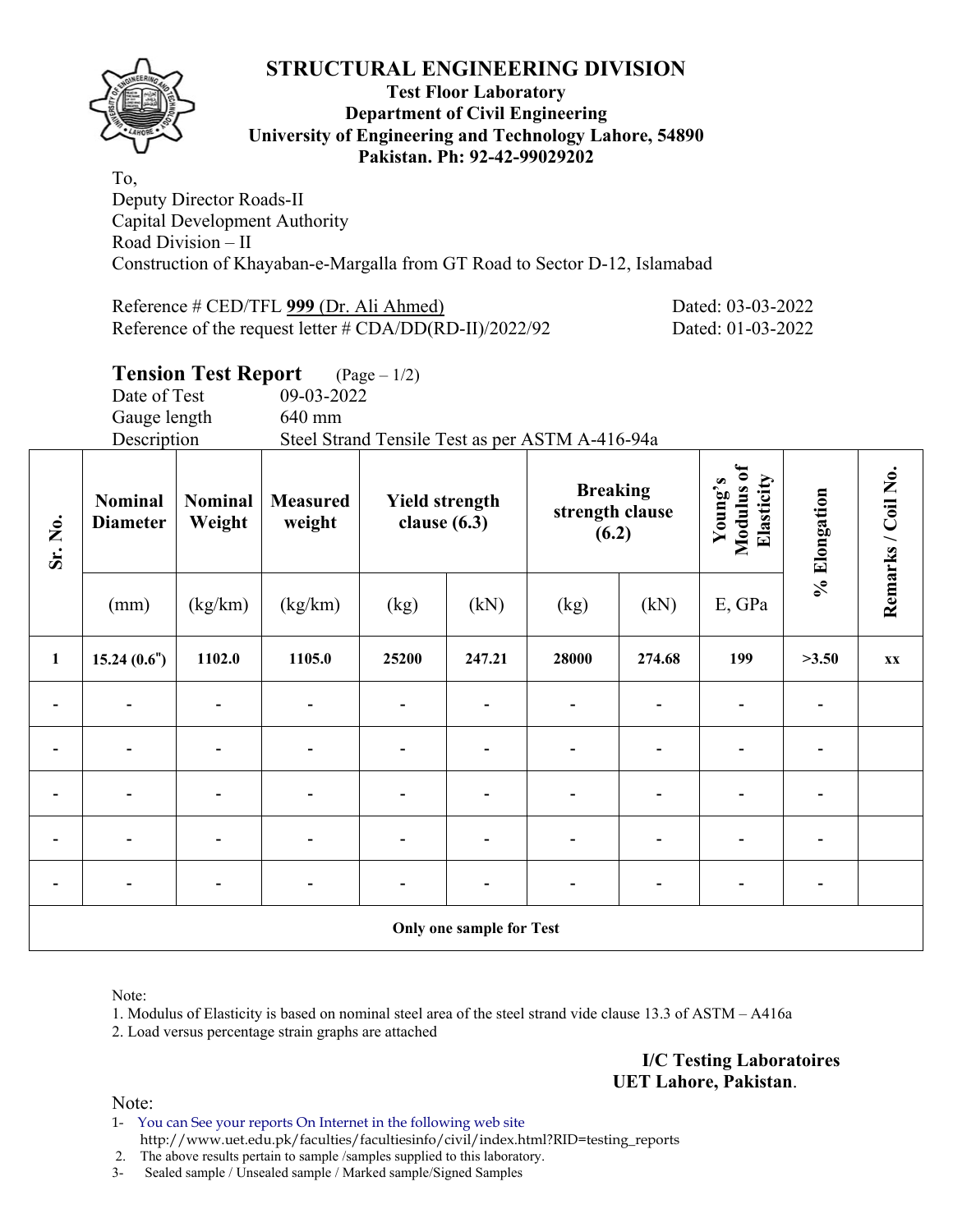#### **Test Floor Laboratory Department of Civil Engineering University of Engineering and Technology Lahore, 54890 Pakistan. Ph: 92-42-99029202**

To, Deputy Director Roads-II Capital Development Authority Road Division – II Construction of Khayaban-e-Margalla from GT Road to Sector D-12, Islamabad

Reference # CED/TFL **999** (Dr. Ali Ahmed) Dated: 03-03-2022 Reference of the request letter # CDA/DD(RD-II)/2022/92 Dated: 01-03-2022





**I/C Testing Laboratoires UET Lahore, Pakistan**.

- 1- You can See your reports On Internet in the following web site http://www.uet.edu.pk/faculties/facultiesinfo/civil/index.html?RID=testing\_reports
- 2. The above results pertain to sample /samples supplied to this laboratory.
- 3- Sealed sample / Unsealed sample / Marked sample/Signed Samples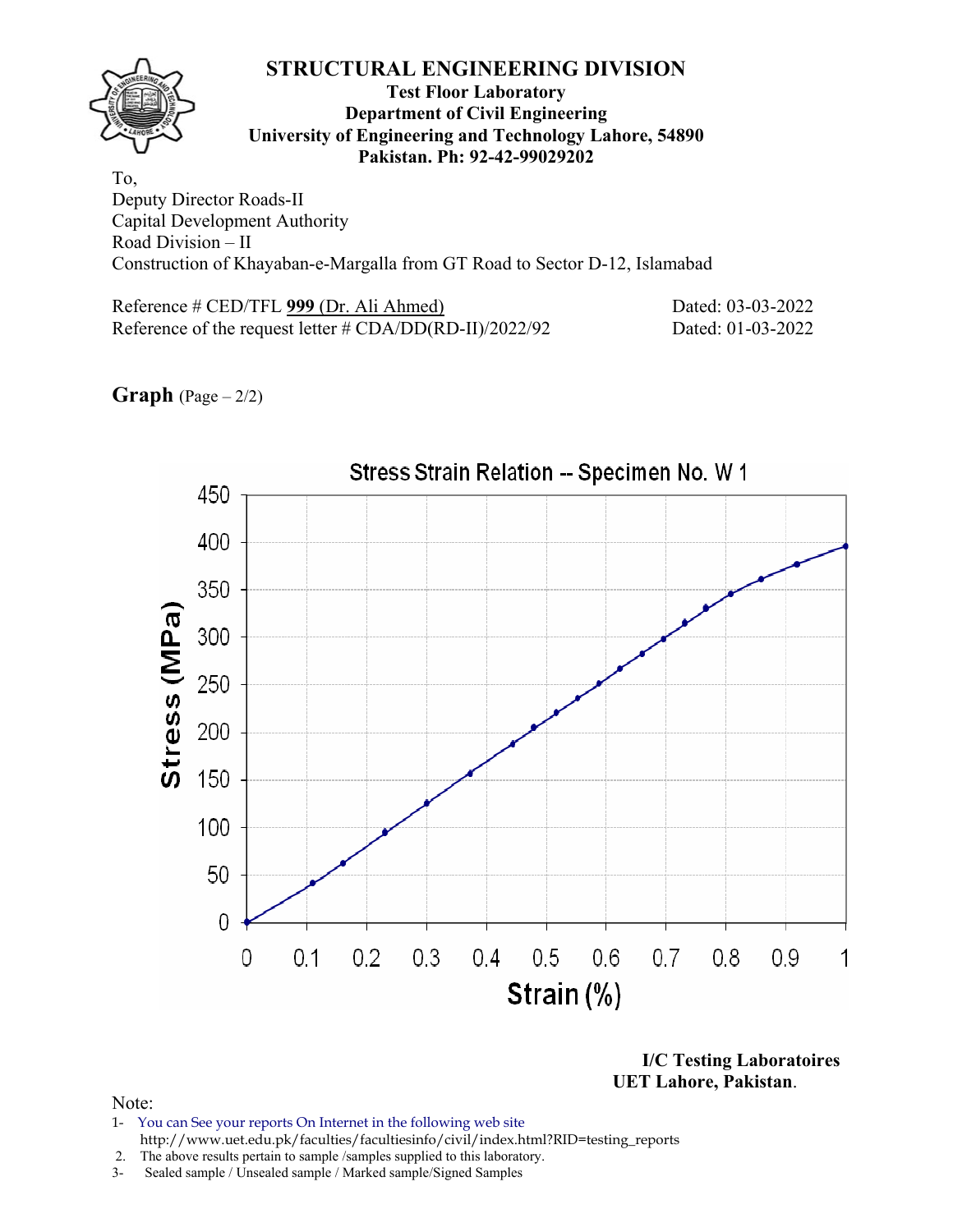

**Test Floor Laboratory Department of Civil Engineering University of Engineering and Technology Lahore, 54890 Pakistan. Ph: 92-42-99029202** 

To, M/S Precast Building Systems Lahore

Reference # CED/TFL **1003** (Dr. Ali Ahmed) Dated: 03-03-2022 Reference of the request letter  $# P-4(A)/11/2022$  Dated: 03-03-2022

| <b>Tension Test Report</b> (Page -1/3) |                      |
|----------------------------------------|----------------------|
| Date of Test                           | 09-03-2022           |
| Gauge length                           | 8 inches             |
| Description                            | MS Wire Tensile Test |

| Sr. No.                  | Weight<br>Diameter/<br>size |                 | Area<br>(mm <sup>2</sup> ) |                | <b>Yield load</b> | <b>Breaking Load</b>                   | <b>Yield Stress</b><br>(MPa) | <b>Ultimate Stress</b><br>(MPa) | Elongation     | % Elongation   | Remarks        |  |
|--------------------------|-----------------------------|-----------------|----------------------------|----------------|-------------------|----------------------------------------|------------------------------|---------------------------------|----------------|----------------|----------------|--|
|                          | (kg/m)                      | Nominal<br>(mm) | Actual<br>(mm)             | Nominal        | <b>Actual</b>     | (kg)                                   | (kg)                         | <b>Actual</b>                   | Actual         | (inch)         |                |  |
| $\mathbf{1}$             | 0.155                       | $5\phantom{a}$  | 5.01                       | --------       | 19.7              | 1000                                   | 1600                         | 498                             | 797            | 0.20           | 2.5            |  |
| $\blacksquare$           |                             | $\blacksquare$  | $\overline{\phantom{0}}$   | $\blacksquare$ | $\blacksquare$    | $\blacksquare$                         | $\blacksquare$               | $\blacksquare$                  | $\blacksquare$ | $\blacksquare$ | $\blacksquare$ |  |
| $\blacksquare$           |                             | $\blacksquare$  | $\blacksquare$             |                | $\blacksquare$    | $\blacksquare$                         | $\blacksquare$               | $\blacksquare$                  | $\blacksquare$ | $\blacksquare$ | ۰              |  |
| $\overline{\phantom{0}}$ |                             | $\blacksquare$  | $\blacksquare$             | ٠.             | $\blacksquare$    | $\blacksquare$                         | $\blacksquare$               | $\blacksquare$                  | $\blacksquare$ | $\blacksquare$ | ٠              |  |
|                          |                             | Ξ.              | $\blacksquare$             | $\blacksquare$ |                   |                                        |                              |                                 |                | $\blacksquare$ | ۰              |  |
| ۰.                       |                             | $\blacksquare$  | $\blacksquare$             |                |                   |                                        | ۰                            |                                 |                | $\blacksquare$ | ۰.             |  |
|                          |                             |                 |                            |                |                   | Note: only one sample for tensile test |                              |                                 |                |                |                |  |
|                          |                             |                 |                            |                |                   |                                        |                              |                                 |                |                |                |  |
|                          |                             |                 |                            |                |                   | <b>Bend Test</b>                       |                              |                                 |                |                |                |  |
|                          |                             |                 |                            |                |                   |                                        |                              |                                 |                |                |                |  |
|                          |                             |                 |                            |                |                   |                                        |                              |                                 |                |                |                |  |
|                          |                             |                 |                            |                |                   |                                        |                              |                                 |                |                |                |  |

**I/C Testing Laboratoires UET Lahore, Pakistan**.

- 1- You can See your reports On Internet in the following web site http://www.uet.edu.pk/faculties/facultiesinfo/civil/index.html?RID=testing\_reports
- 2. The above results pertain to sample /samples supplied to this laboratory.
- 3- Sealed sample / Unsealed sample / Marked sample/Signed Samples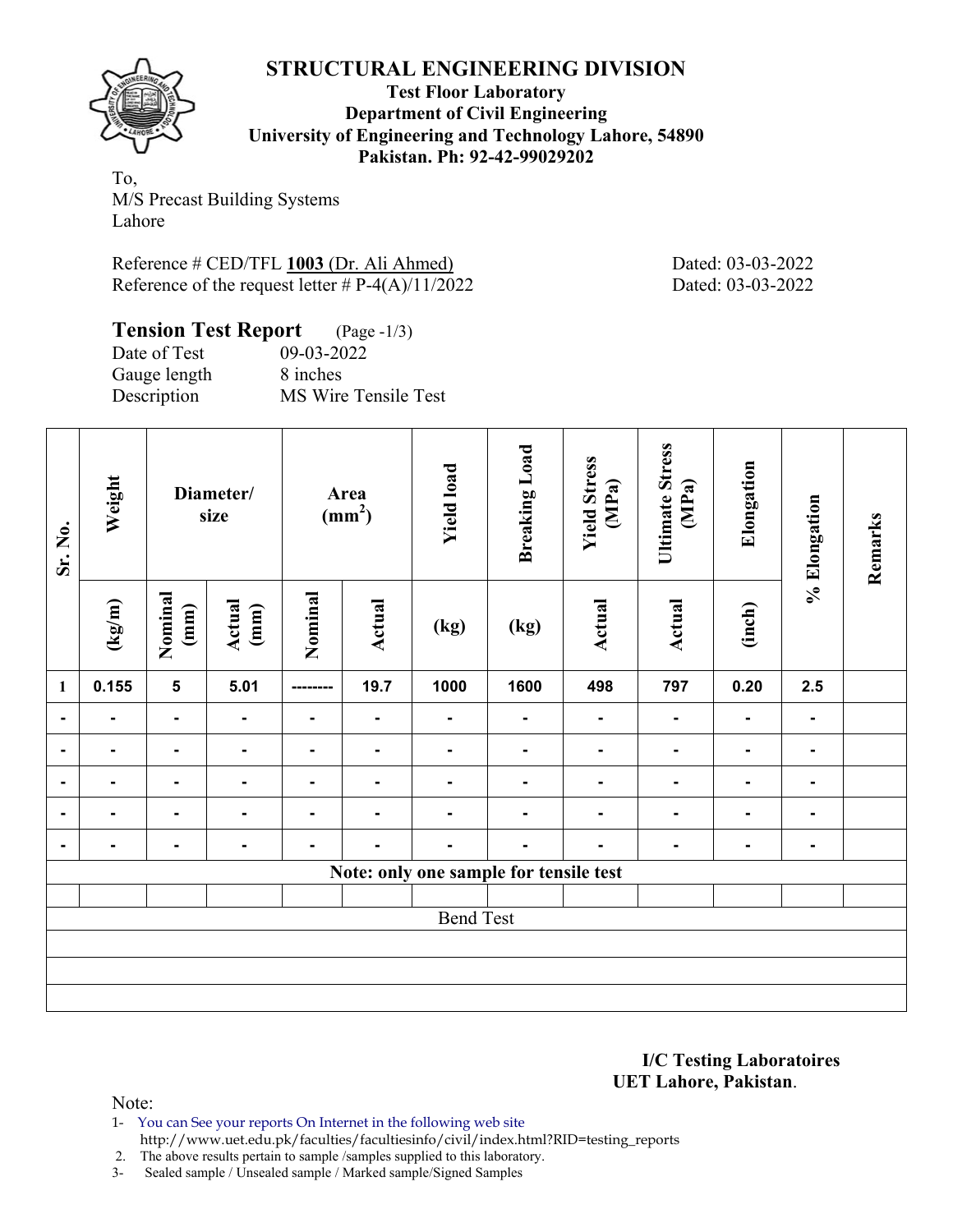

**Test Floor Laboratory Department of Civil Engineering University of Engineering and Technology Lahore, 54890 Pakistan. Ph: 92-42-99029202** 

To, M/S Precast Building Systems Lahore

Reference # CED/TFL **1003** (Dr. Ali Ahmed) Dated: 03-03-2022 Reference of the request letter  $# P-4(A)/10/2022$  Dated: 03-03-2022

**Tension Test Report** (Page -2/3) Date of Test 09-03-2022 Gauge length 640 mm Description Steel Strand Tensile Test as per ASTM A-416-94a

| Sr. No.      | <b>Nominal</b><br><b>Diameter</b> | <b>Nominal</b><br>Weight | <b>Measured</b><br>weight    | <b>Yield strength</b><br>clause $(6.3)$ |       | <b>Breaking</b><br>strength clause<br>(6.2) |                          | % Elongation | Remarks/Coil No.        |
|--------------|-----------------------------------|--------------------------|------------------------------|-----------------------------------------|-------|---------------------------------------------|--------------------------|--------------|-------------------------|
|              | (mm)                              | (kg/km)                  | (kg/km)                      | (kg)                                    | (kN)  | (kg)                                        | (kN)                     |              |                         |
| $\mathbf{1}$ | 9.53<br>(3/8")                    | 432.0                    | 442.0                        | 9600                                    | 94.18 | 11000                                       | 107.91                   | >3.50        | $\mathbf{X} \mathbf{X}$ |
|              |                                   |                          |                              |                                         |       |                                             |                          |              |                         |
|              |                                   |                          | $\qquad \qquad \blacksquare$ |                                         | ۳     | $\overline{a}$                              | $\overline{\phantom{0}}$ |              |                         |
|              |                                   |                          | $\overline{\phantom{0}}$     |                                         |       |                                             | $\overline{\phantom{0}}$ |              |                         |
|              |                                   |                          | ٠                            |                                         |       | $\overline{\phantom{0}}$                    | $\overline{\phantom{0}}$ |              |                         |
|              |                                   |                          | -                            |                                         |       |                                             | -                        |              |                         |
|              |                                   |                          |                              | <b>Only one sample for Test</b>         |       |                                             |                          |              |                         |

**I/C Testing Laboratoires UET Lahore, Pakistan**.

- 1- You can See your reports On Internet in the following web site http://www.uet.edu.pk/faculties/facultiesinfo/civil/index.html?RID=testing\_reports
- 2. The above results pertain to sample /samples supplied to this laboratory.
- 3- Sealed sample / Unsealed sample / Marked sample/Signed Samples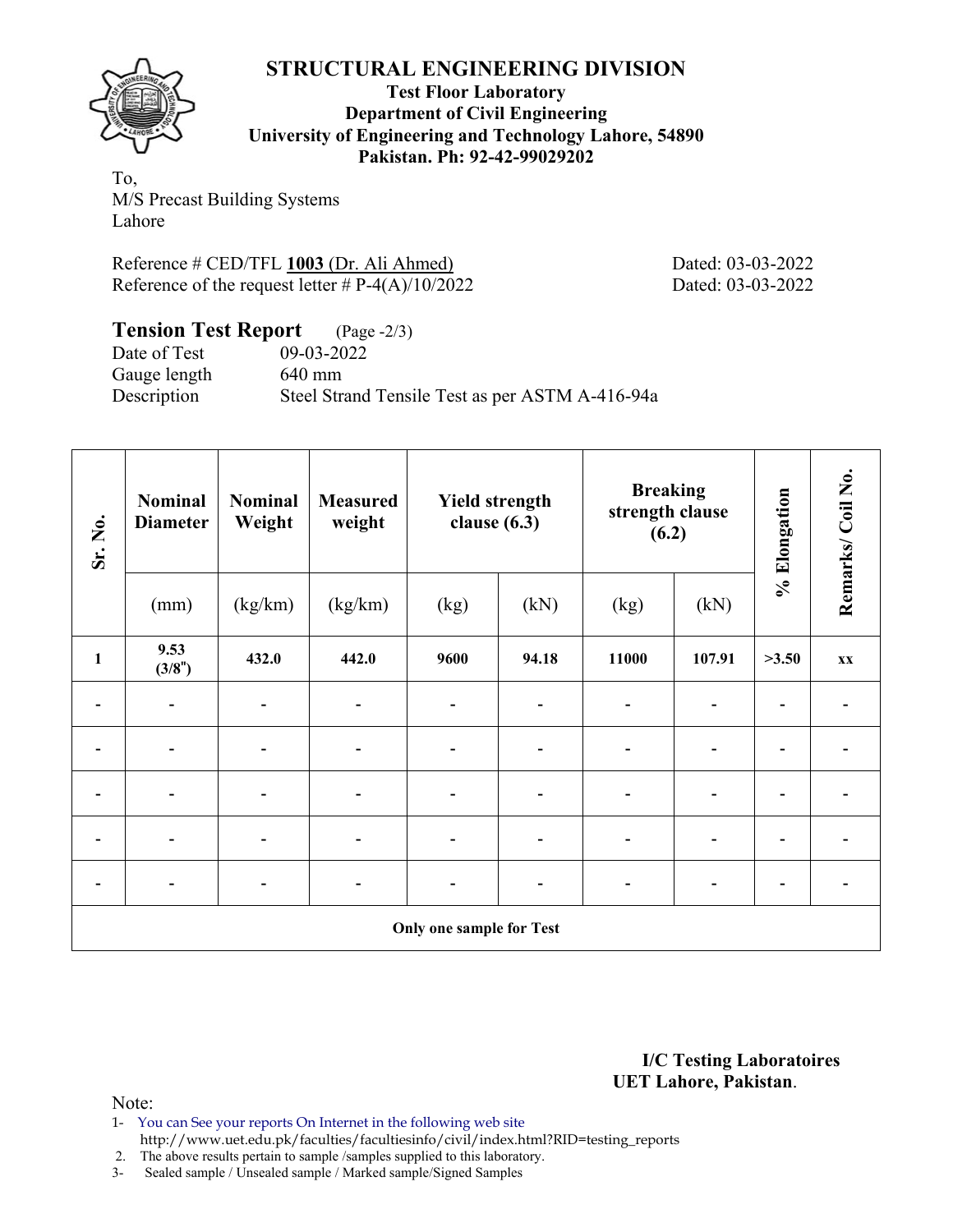

**Test Floor Laboratory Department of Civil Engineering University of Engineering and Technology Lahore, 54890 Pakistan. Ph: 92-42-99029202** 

To, M/S Precast Building Systems Lahore

Reference # CED/TFL **1003** (Dr. Ali Ahmed) Dated: 03-03-2022 Reference of the request letter  $# P-4(A)/09/2022$  Dated: 03-03-2022

**Tension Test Report** (Page -3/3) Date of Test 09-03-2022 Gauge length 640 mm Description Steel Strand Tensile Test as per ASTM A-416-94a

| Sr. No.      | <b>Nominal</b><br><b>Diameter</b> | <b>Nominal</b><br>Weight | <b>Measured</b><br>weight    | <b>Yield strength</b><br>clause $(6.3)$ |                          | <b>Breaking</b><br>strength clause<br>(6.2) |                          | % Elongation | Remarks/Coil No.        |
|--------------|-----------------------------------|--------------------------|------------------------------|-----------------------------------------|--------------------------|---------------------------------------------|--------------------------|--------------|-------------------------|
|              | (mm)                              | (kg/km)                  | (kg/km)                      | (kg)                                    | (kN)                     | (kg)                                        | (kN)                     |              |                         |
| $\mathbf{1}$ | 11.11<br>(7/16")                  | 582.0                    | 585.0                        | 12000                                   | 117.72                   | 15100                                       | 148.13                   | >3.50        | $\mathbf{X} \mathbf{X}$ |
|              |                                   |                          |                              |                                         |                          |                                             |                          |              |                         |
|              |                                   |                          | $\qquad \qquad \blacksquare$ |                                         | $\overline{\phantom{0}}$ | $\overline{a}$                              | $\overline{\phantom{0}}$ |              |                         |
|              |                                   |                          | $\overline{\phantom{0}}$     |                                         |                          |                                             | $\overline{\phantom{0}}$ |              |                         |
|              |                                   |                          | ٠                            |                                         |                          | $\overline{\phantom{0}}$                    | $\overline{\phantom{0}}$ |              |                         |
|              |                                   |                          | -                            |                                         |                          |                                             | -                        |              |                         |
|              |                                   |                          |                              | <b>Only one sample for Test</b>         |                          |                                             |                          |              |                         |

**I/C Testing Laboratoires UET Lahore, Pakistan**.

Note:

1- You can See your reports On Internet in the following web site http://www.uet.edu.pk/faculties/facultiesinfo/civil/index.html?RID=testing\_reports

2. The above results pertain to sample /samples supplied to this laboratory.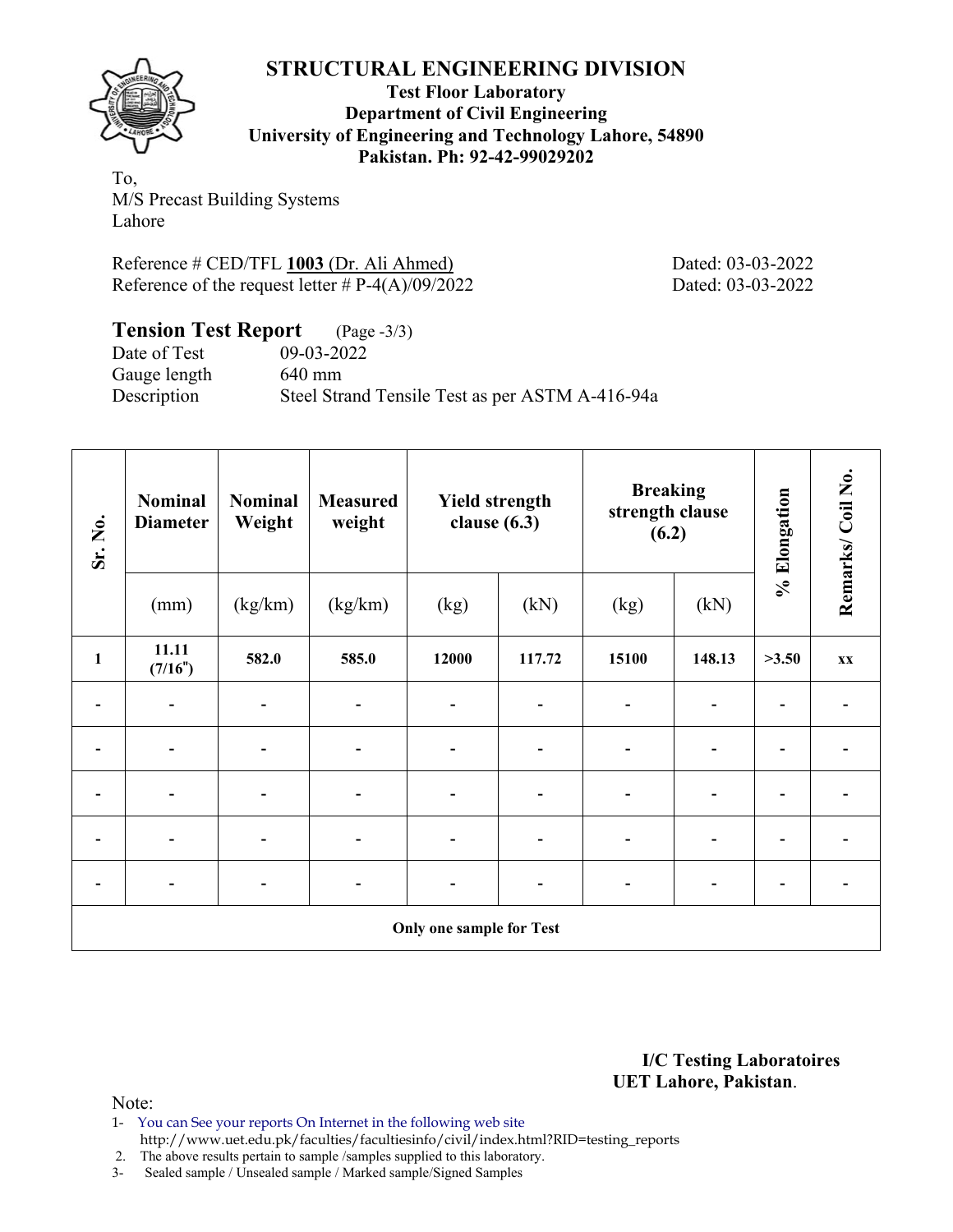

**Test Floor Laboratory Department of Civil Engineering University of Engineering and Technology Lahore, 54890 Pakistan. Ph: 92-42-99029202** 

Ref: CED/TFL/03/1021 Dated: 07-03-2022 Dated of Test: 09-03-2022

**To Project Engineer Great City Sheikhupura** 

## Subject: **TESTING OF R.C.C. PIPE [ASTM-C76 – 08a]**

Reference to your letter No. GC/SRB/005/2022, dated 07.03.2022 on the

subject cited above. One R.C.C. Pipe as received by us has been tested. The results are

tabulated as under.

| Sr.<br>N <sub>0</sub> | Nominal<br>Size | ength<br>Total<br>▬ | oaded.<br>ength<br>۰ | <b>Diameter</b><br>xterna<br>덕 | <b>Diameter</b><br>Internal | hickness<br>$W$ all<br>⊨ | Proof load | Ultimate<br>ರ<br>$\ddot{\mathbf{a}}$<br>━ | <b>Stress</b><br>Proof    | Ultimate<br><b>Stress</b> |
|-----------------------|-----------------|---------------------|----------------------|--------------------------------|-----------------------------|--------------------------|------------|-------------------------------------------|---------------------------|---------------------------|
|                       | (inch)          | (foot)              | (foot)               | (foot)                         | (foot)                      | (inch)                   | (kg)       | (kg)                                      | Pound/Linear<br>foot/foot | Pound/Linear<br>foot/foot |
|                       | 12              | 7.78                | 7.32                 | 16.06                          | 12.09                       | 1.98                     | 8000       | 13900                                     | 2390                      | 4152                      |

**I/C Testing Laboratoires UET Lahore, Pakistan**.

Note:

1- You can See your reports On Internet in the following web site http://www.uet.edu.pk/faculties/facultiesinfo/civil/index.html?RID=testing\_reports

2. The above results pertain to sample /samples supplied to this laboratory.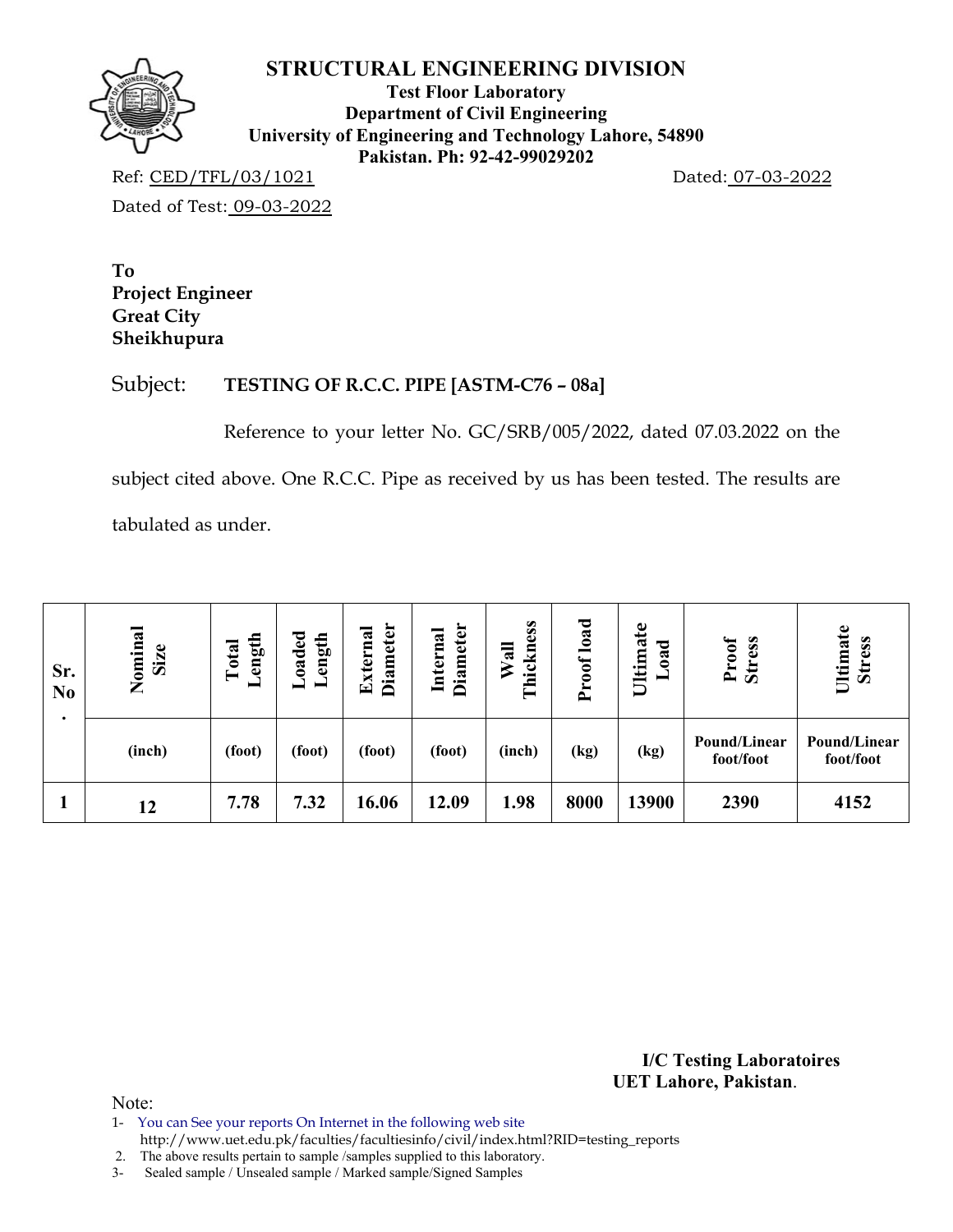

**Test Floor Laboratory Department of Civil Engineering University of Engineering and Technology Lahore, 54890 Pakistan. Ph: 92-42-99029202** 

To, M/S Hi-Tek Manufacturing (Pvt) Ltd Lahore (Pakistan State Oil)

Reference # CED/TFL **1029** (Dr. Ali Ahmed) Dated: 08-03-2022 Reference of the request letter # HT/Req/MT/1020 Dated: 07-03-2022

## **Tension Test Report** (Page – 1/1)

| Date of Test | 09-03-2022                           |
|--------------|--------------------------------------|
| Gauge length | 2 inches                             |
| Description  | Steel Sheet Steel Strip Tensile Test |

| Sr. No.                  | Designation<br>(mm)          | Size of Strip<br><b>Yield load</b><br><b>X</b> Section<br><b>Breaking</b><br>Area<br>$\text{(mm}^2)$<br>(kg)<br>(mm)<br>(kg) |       | Load                     | <b>Yield Stress</b><br>(MPa)             | Ultimate<br><b>Stress</b><br>(MPa) | Elongation<br>(in) | % Elongation   | Remarks                      |  |
|--------------------------|------------------------------|------------------------------------------------------------------------------------------------------------------------------|-------|--------------------------|------------------------------------------|------------------------------------|--------------------|----------------|------------------------------|--|
| $\mathbf{1}$             |                              | 24.40x2.70                                                                                                                   | 65.88 | 2600                     | 3700                                     | 387                                | 551                | 0.60           | 30.00                        |  |
| $\overline{2}$           | 2.75                         | 24.40x2.70                                                                                                                   | 65.88 | 2500                     | 3500                                     | 372                                | 521                | 0.60           | 30.00                        |  |
| $\overline{\phantom{0}}$ |                              |                                                                                                                              |       | $\overline{\phantom{0}}$ | $\overline{\phantom{0}}$                 |                                    |                    | $\overline{a}$ | $\overline{\phantom{0}}$     |  |
|                          |                              |                                                                                                                              |       |                          |                                          |                                    |                    | $\overline{a}$ | $\overline{\phantom{a}}$     |  |
|                          |                              | $\overline{\phantom{0}}$                                                                                                     |       |                          | $\overline{\phantom{0}}$                 |                                    |                    |                |                              |  |
| $\overline{\phantom{0}}$ | $\qquad \qquad \blacksquare$ | $\overline{\phantom{0}}$                                                                                                     |       | -                        | $\overline{\phantom{0}}$                 |                                    |                    | $\overline{a}$ | $\qquad \qquad \blacksquare$ |  |
|                          |                              |                                                                                                                              |       |                          | <b>Only Two Samples for Tensile Test</b> |                                    |                    |                |                              |  |
|                          |                              |                                                                                                                              |       | <b>Bend Test</b>         |                                          |                                    |                    |                |                              |  |
|                          |                              |                                                                                                                              |       |                          |                                          |                                    |                    |                |                              |  |
|                          |                              |                                                                                                                              |       |                          |                                          |                                    |                    |                |                              |  |

#### **I/C Testing Laboratoires UET Lahore, Pakistan**.

Note:

1- You can See your reports On Internet in the following web site http://www.uet.edu.pk/faculties/facultiesinfo/civil/index.html?RID=testing\_reports

2. The above results pertain to sample /samples supplied to this laboratory.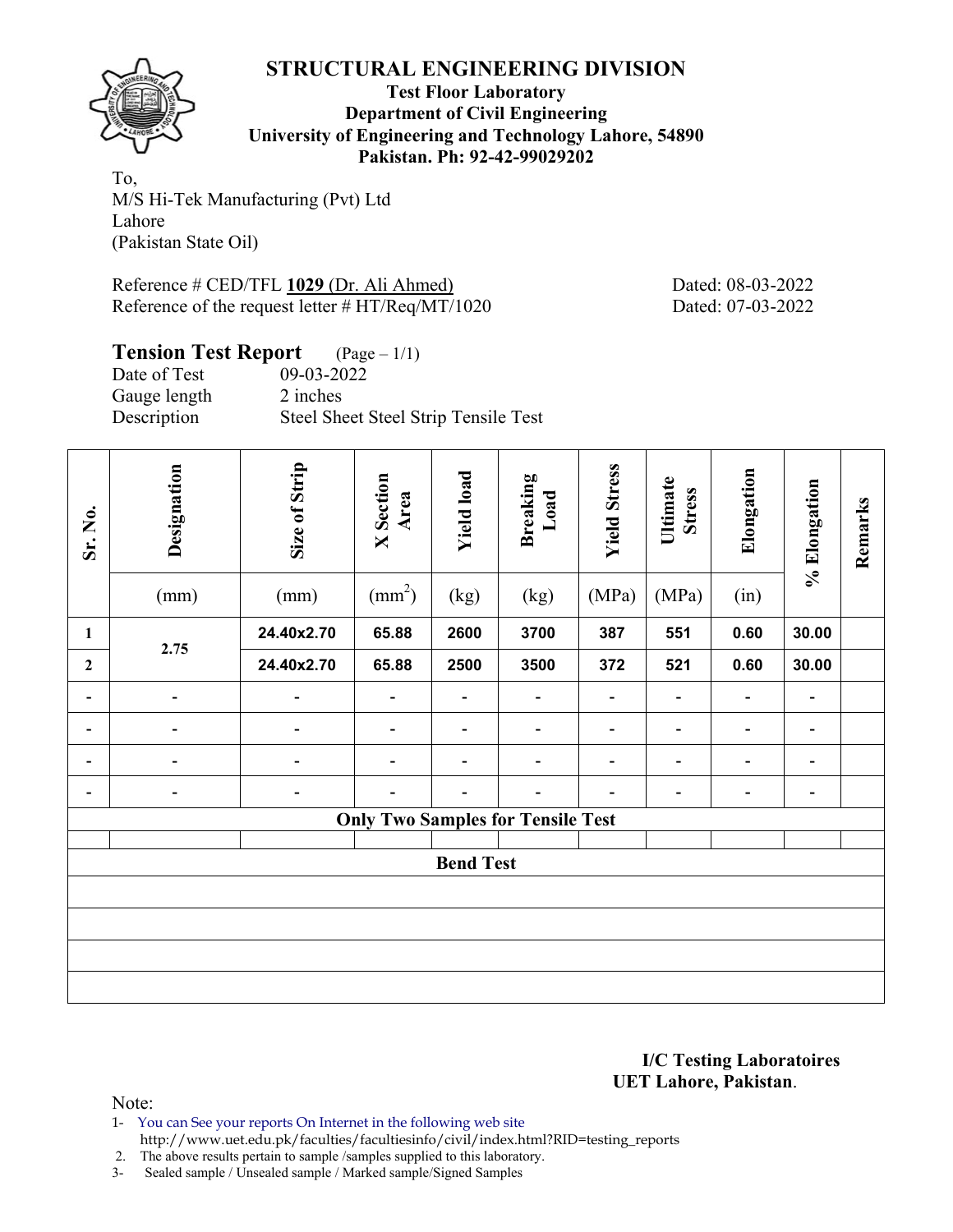

**Test Floor Laboratory Department of Civil Engineering University of Engineering and Technology Lahore, 54890 Pakistan. Ph: 92-42-99029202** 

Ref: CED/TFL/03/1030 Dated: 08-03-2022

Dated of Test: 09-03-2022

**To Sub Divisional Officer Public Health Engg: Sub Division Sialkot (Provision of Sewerage and Tuff Tile in Various UCs fo District Sialkot, UCs Kotli Behram, Mubrik Pura, Miana Pura, Model Town, Fateh Garh Muzafar pur, Haji pura, Ban, Haji Pura-II, Imam Sahib, Shahib, Shhab Pura, Pacca Garha, Hamza Ghous)** 

## Subject: **TESTING OF R.C.C. PIPE [ASTM-C76 – 08a]**

Reference to your letter No. Nil, dated 31.12.2021 on the subject cited

above. One R.C.C. Pipe as received by us has been tested. The results are tabulated as

under.

| Sr.<br>N <sub>0</sub> | Nominal<br>Size | ength<br>Total<br>━ | oaded.<br>ength | <b>Diameter</b><br>Externa | <b>Diameter</b><br>Internal | ickness<br>Wall<br>⊨ | load<br>roof<br>$\sim$ | Ultimate<br>ರ<br>$\mathbf{a}$ | Proof<br><b>Stress</b>    | Ultimate<br><b>Stress</b> |
|-----------------------|-----------------|---------------------|-----------------|----------------------------|-----------------------------|----------------------|------------------------|-------------------------------|---------------------------|---------------------------|
|                       | (inch)          | (foot)              | (foot)          | (foot)                     | (foot)                      | (inch)               | (kg)                   | (kg)                          | Pound/Linear<br>foot/foot | Pound/Linear<br>foot/foot |
|                       | 12              | 7.77                | 7.30            | 16.26                      | 12.26                       | 2.00                 | 9500                   | 15000                         | 2808                      | 4434                      |

**I/C Testing Laboratoires UET Lahore, Pakistan**.

- 1- You can See your reports On Internet in the following web site
- http://www.uet.edu.pk/faculties/facultiesinfo/civil/index.html?RID=testing\_reports
- 2. The above results pertain to sample /samples supplied to this laboratory.
- 3- Sealed sample / Unsealed sample / Marked sample/Signed Samples